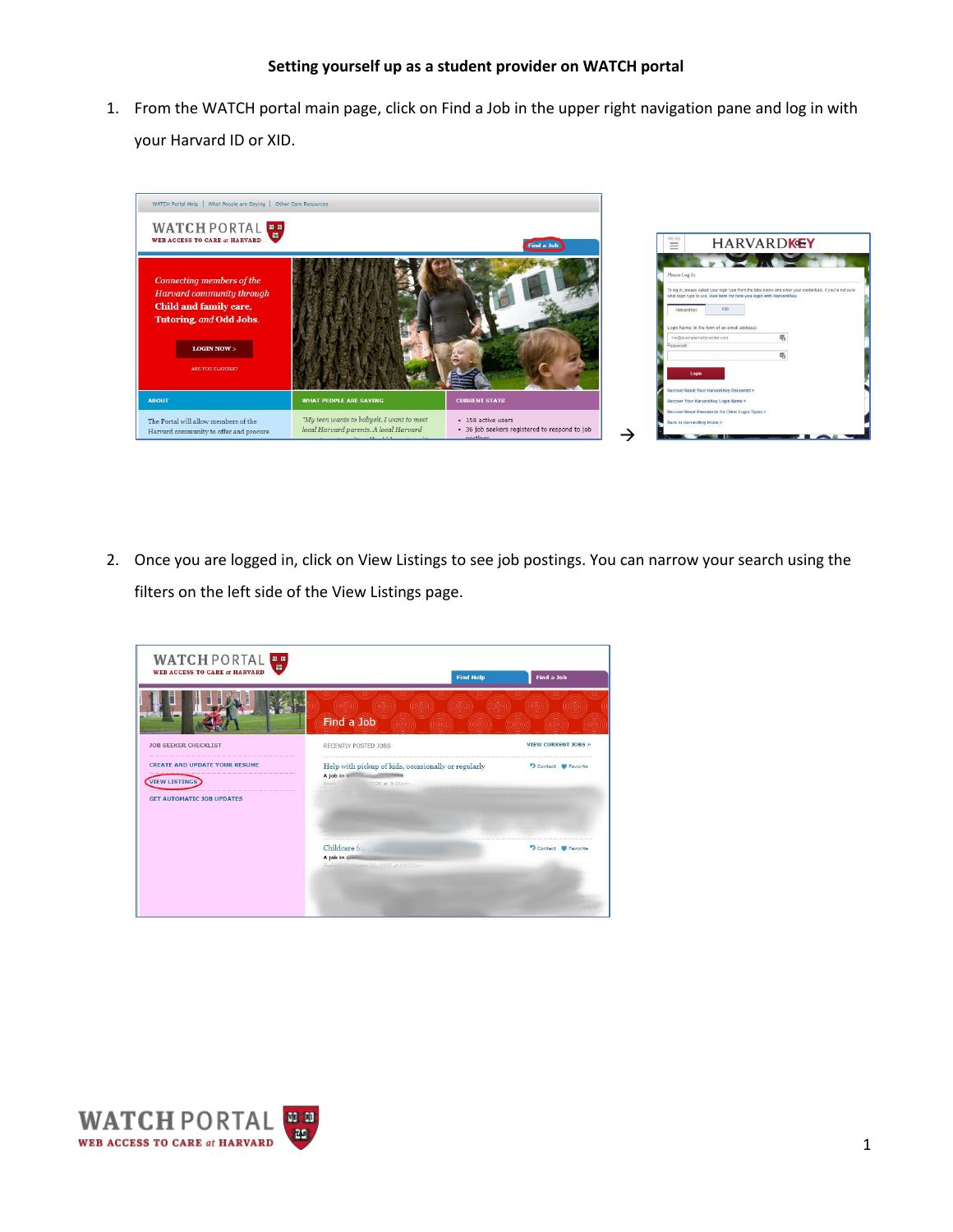3. To contact a household seeking assistance, click on the "Contact" button in the upper right corner of a listing. This will show you the email address of the person seeking assistance.

| WATCH PORTAL<br><b>WEB ACCESS TO CARE at HARVARD</b>                                             | <b>Find Help</b>                                                                          | Find a Job                                 |
|--------------------------------------------------------------------------------------------------|-------------------------------------------------------------------------------------------|--------------------------------------------|
|                                                                                                  | (1958) (1959) (1959) (1959) (1969)<br>Find a Job<br>- MASSANI - NASSANI                   | massam -<br>mms.<br>international material |
| <b>JOB SEEKER CHECKLIST</b>                                                                      | RECENTLY POSTED JOBS                                                                      | <b>VIEW CURRENT JOBS »</b>                 |
| <b>CREATE AND UPDATE YOUR RESUME</b><br><b>VIEW LISTINGS</b><br><b>GET AUTOMATIC JOB UPDATES</b> | Help with pickup of kids, occasionally or regularly<br>A job in<br>Postad: 2020 at 9:01pm | <b>P</b> Favorite                          |
|                                                                                                  | Childcare for<br>A job in Gillman<br>Poste 1 Fabruary 20, 2020 at 10:23am                 | Contact<br><b>W</b> Favorite               |

4. You can also post a resume by using the Create Resume or Edit Resume options.

| WATCH PORTAL<br><b>WEB ACCESS TO CARE at HARVARD</b>                                      | <b>Find Help</b>                                                                                 | Find a Job                 |
|-------------------------------------------------------------------------------------------|--------------------------------------------------------------------------------------------------|----------------------------|
|                                                                                           | (18) (18) (18) (18) (18) (18) (18) (18)<br>Find a Job<br>(see head) (koning (koning kaomining ka |                            |
| <b>JOB SEEKER CHECKLIST</b>                                                               | RECENTLY POSTED JOBS                                                                             | <b>VIEW CURRENT JOBS »</b> |
| CREATE AND UPDATE YOUR RESUME<br><b>VIEW LISTINGS</b><br><b>GET AUTOMATIC JOB UPDATES</b> | Help with pickup of kids, occasionally or regularly<br>A job in<br>Postadi III<br>2020 at 9:01pm | D Contact P Favorite       |
|                                                                                           | Childeare for<br>A job in Gillman<br>Posted in Fabruary 20 / 2020 at 10:23am                     | Contact C Favorite         |
|                                                                                           |                                                                                                  |                            |

Remember, you must be at least 15 years old to offer services as a Student Provider.

Harvard University does not screen Student Providers and also does not screen other Portal users. Student Providers are not Harvard employees and are retained solely by the individuals who procure the caregiving,